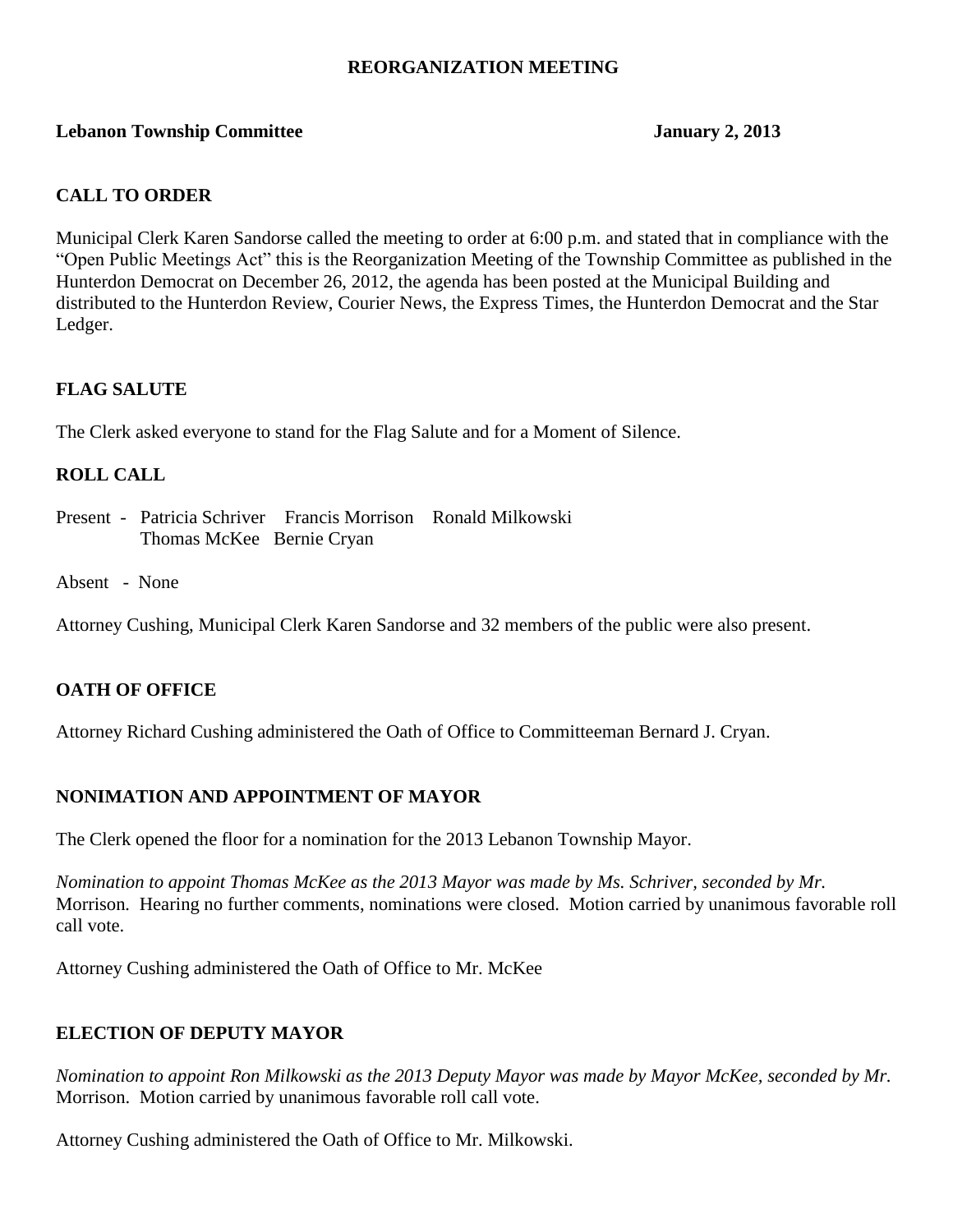# **MAYORAL STATEMENT**

Mayor McKee welcomed everyone to the 2013 re-organization meeting. He stated "that as we start the New Year we are reminded of where we come from and hopeful of what lies ahead. In with the new and out with the old, as the saying goes. "Easier said than done." Tonight on the start of new business, this working group is well aware of the unfinished business of last year, and will continue to move forward to a conclusion of all matters still pending. A prior year that at times was quite contentions, unsettling as well as down right rude to one another. This will not be the behavior or the chemistry of this now re-organized committee you see before you tonight. I expect from each other, a well-mannered, well discussed and debated position with each member's opinion being well heard. We will position our discussion with facts good hard work not rederick or false accusations. We will let legal council interrupt the law and not take law out of content. Make no mistake; we will finish the business from last year. Going forward this Committee has much to do and it starts tonight. As a township we have some projects that I would like to highlight tonight. We have a DPW building under construction, near completion, a new building the town collectively should be proud of. We are hopeful to see the DPW staff in the facility as soon as possible. We all know that it is long overdue. With hard work and dedication we have revived fire and rescue department which is bolstering the volunteer base and gathering strength. While most agencies are losing their volunteer base, the Lebanon Township Volunteer Fire & Rescue resurgence is a testimony of their own re-united efforts.

Today we have entered into a new shared service court with Tewksbury Township, effectively reducing our court costs for the foreseeable future. There is a rescue squad building, back and finally held by the town with much needed work to revitalize and bring back to the township as a viable, functioning asset for fire, rescue and the community.

These highlights fore mentioned are from good work set in place and goals to set our sights on. As always, it is the day to day work, some times taken for granted, but not unnoticed and needed by all. I would like to take a moment to give our thanks and appreciation on the continuing effort put forth from our township staff, employees, police and all our dedicated volunteers, for they are the foundation from which we build. I would like to express thanks to this committee for their belief in me to lead when needed and to follow when asked in our decisions. And finally to the citizens of Lebanon Township during my term as mayor I assure you that I am very approachable and will have an attentive ear to your questions and concerns. Let us hope for a year to come that is safe, successful and all that is right in the world is with us.

In closing, I would like to say that I am moved by the very words of my oath of office, and I begin my term with a humble start. Thank you."

Mayor McKee stated that he wanted to acknowledge Assemblyman Peterson who was in the audience.

Assemblyman Peterson stated that he came to congratulate Mr. Cryan and wish him well and to send congratulations to Mr. Cryan from Congressman Lance, who was still in Washington, D.C., as well as the rest of the Committee.

## **RESOLUTIONS**

*Motion by Ms. Schriver, seconded by Mr. Milkowski and carried by unanimous favorable roll call vote, the* Township Committee adopted the Resolutions No. 01-2013 to Resolution No. 04-2013 as written below and attached.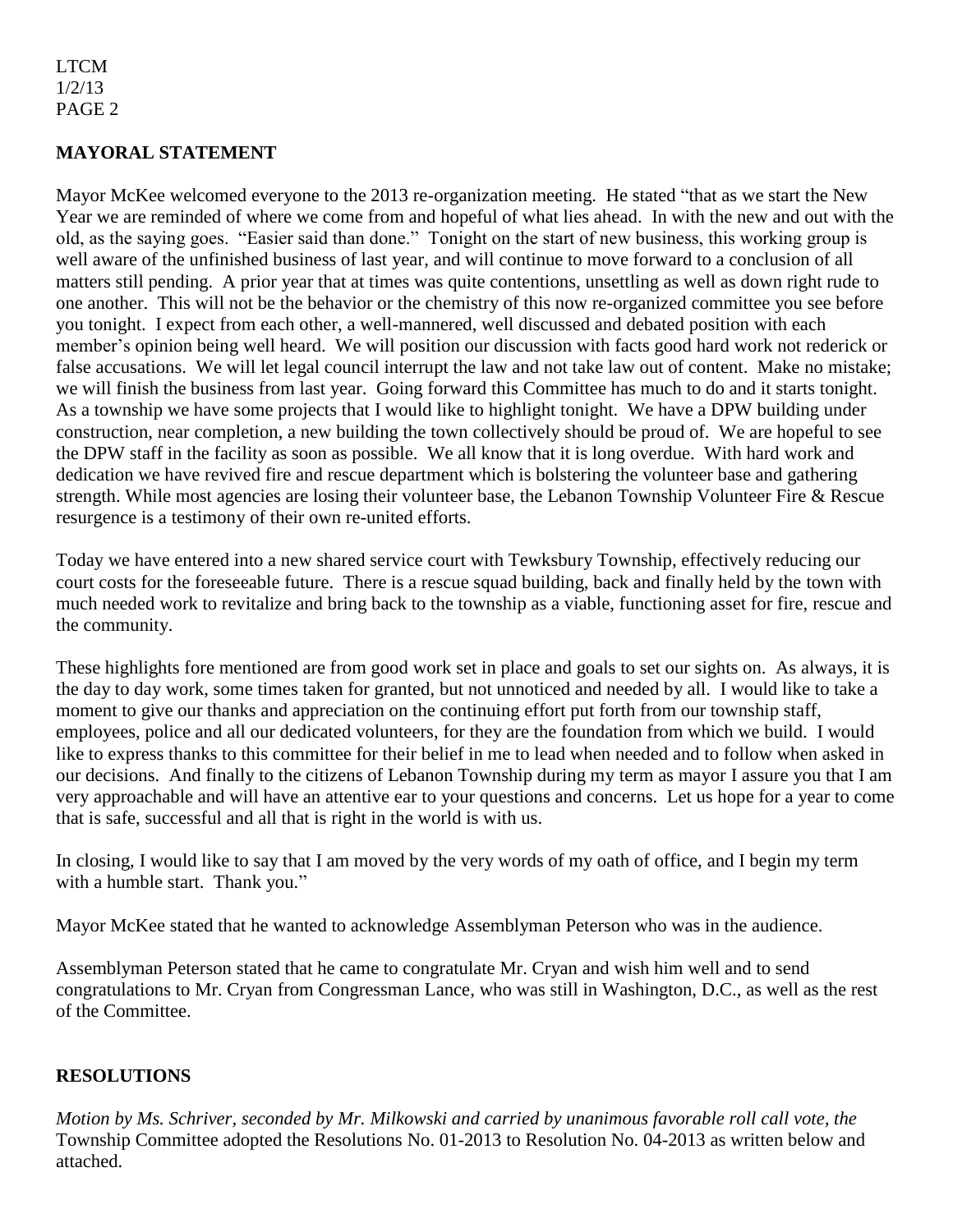## **Resolution No. 01-2013- Professional Services/Non-Fair and Open**

# **TOWNSHIP OF LEBANON COUNTY OF HUNTERDON RESOLUTION AUTHORIZING THE AWARD OF A NON-FAIR AND OPEN CONTRACT FOR LEBANON TOWNSHIP RESOLUTION NO. 01-2013**

WHEREAS, the Lebanon Township Committee has a need to acquire professional services as outlined below as a non-fair and open contract pursuant to the provisions of N.J.S.A. 19:44A-20.4 or 20.5 as appropriate; and

WHEREAS, the Lebanon Township CFO has determined and certified in writing that the value of the acquisition will exceed \$17,500; and

WHEREAS, the anticipated term of this contract is 1 year and may be extended as approved by the Lebanon Township Committee; and

WHEREAS, the following agencies have completed and submitted a Business Entity Disclosure Certification which certified that they have not made any reportable contributions to a political or candidate committee in the Township of Lebanon in the previous one year, and that the contract will prohibit the agency from making any portable contribution through the term of the contract; and

WHEREAS, sufficient funds are available in the 2013 Temporary Budget and will be made available in the 2013 Municipal Budget for the Township of Lebanon as required in – N.J.A.C. 5:30-5.4.

NOW THEREFORE, BE IT RESOLVED that the Lebanon Township Committee of the Township of Lebanon, County of Hunterdon, State of New Jersey, as follows:

The Mayor and Municipal Clerk are hereby authorized and directed to executive contracts with the following person and firm for the year 2013:

- 1. Richard P. Cushing of Gebhardt & Kiefer is hereby appointed Lebanon Township Municipal Attorney for the year 2013.
- 3. Stephen Risse of Bayer-Risse Engineering is hereby appointed Lebanon Township Engineer for the year 2013.
- 4. Sanford N. Groendyke is hereby appointed the Lebanon Township Insurance Agent for the year 2013.
- 5, Michael P. Bolan, is hereby appointed the Lebanon Township Professional Planner for the year 2013.
- 6. Keith T. Chambers of Chambers Architecture, as Special Architect for the Township Garage Project during the 2013 year.
- 7. Darren Vogel is hereby appointed as Environmental Engineer/Licensed Site Remediation Professional for the 2013 year.

BE IT FURTHER RESOLVED that the Business Disclosure Entity Certification and the Determination of Value be placed on file with this resolution; and

BE IT FURTHER RESOLVED that notice of this action shall be printed in the January 9, 2013 issue of the Hunterdon Review.

# **Resolution No. 02-2013- Professional Services/Auditor**

See attached.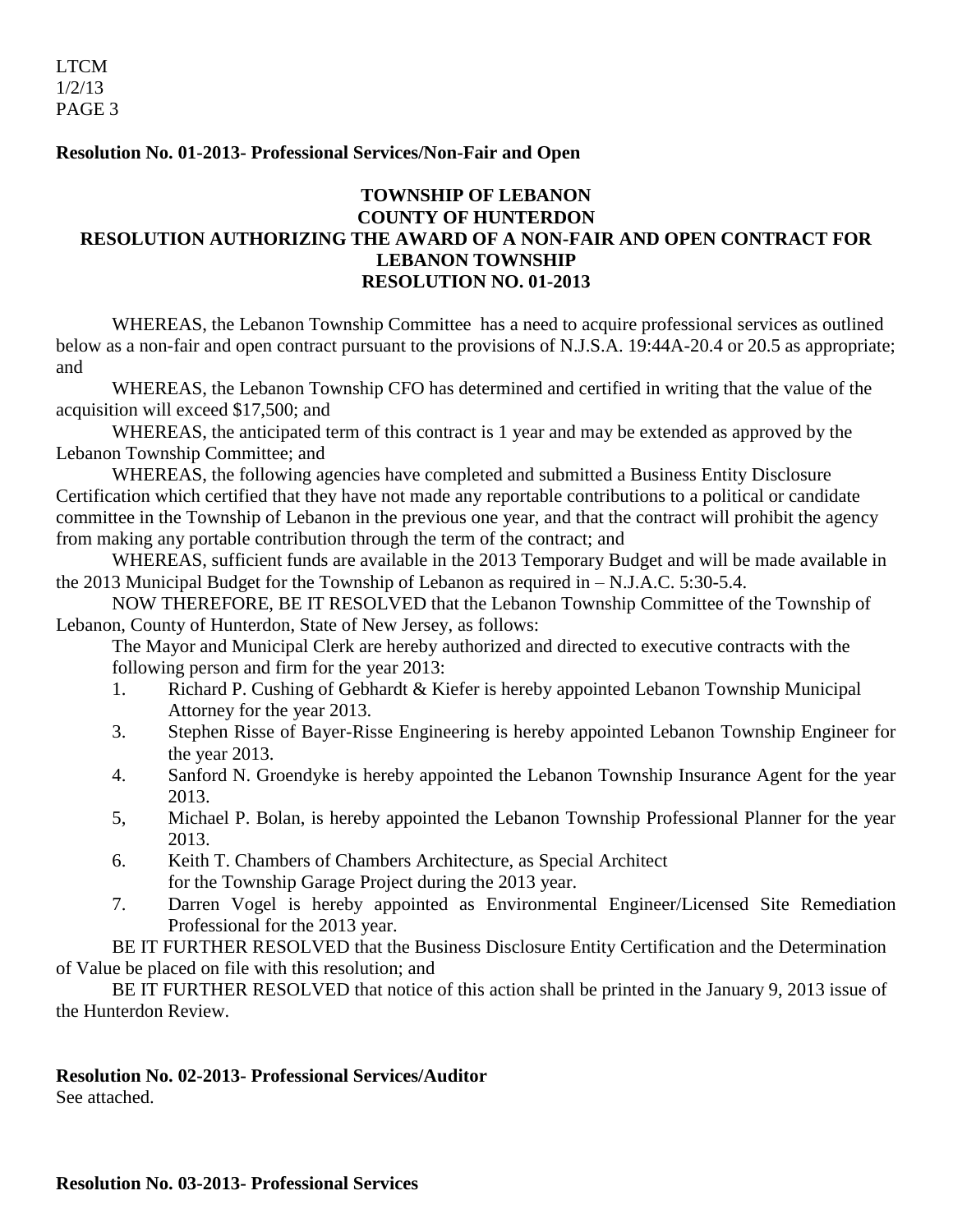# **TOWNSHIP OF LEBANON COUNTY OF HUNTERDON STATE OF NEW JERSEY RESOLUTION NO. 03-2013**

# **PROFESSIONAL SERVICE APPOINTMENTS**

WHEREAS, there exists a need for Attorneys, Engineers, and Professional Experts for the Township of Lebanon, and

WHEREAS, the Local Public Contracts Law (N.J.S. A. 40A:11-1 et seq.) required that the resolution authorizing the award of contracts for "Professional Services" without competitive bids must be publicly advertised; and

WHEREAS, the Mayor, Township Clerk and Chief Financial Officer are hereby authorized and directed to execute the agreements; and

WHEREAS sufficient funds are available in the 2013 Temporary Budget and will be made available in the 2013 Municipal Budget for the Township of Lebanon for such services.

NOW THEREFORE, BE IT RESOLVED by the Township Committee of the Township of Lebanon, in the County of Hunterdon, on this 2nd day of January, 2013 as follows:

- 1. Martin Allen, is hereby appointed as Tax Appeal Attorney for the Township of Lebanon for the year 2013.
- 2. Steve Rogut of Rogut McCarthy Troy, LLC, is hereby appointed as Bond Counsel for the Township of Lebanon for the year 2013.
- 3. Robert A. Ballard Jr., is hereby appointed Prosecuting Attorney for the year 2013.
- 4. Scott Mitzner is hereby appointed Tewksbury Township/Lebanon Township Municipal Court Public Defender for the 2013 year.
- 5. Edward Martin is hereby appointed Tewksbury Township/Lebanon Township Municipal Court Judge for a three year term, 2013-2015.
- 6. William T. Kelleher, Jr. is hereby appointed MCNH Judge for January and February of 2013.

# **Resolution No. 04-2013-Appointing a Risk Management Consultant**

# **TOWNSHIP OF LEBANON RESOLUTION 04-2013 STATEWIDE INSURANCE FUND**

# **RESOLUTION APPOINTING RISK MANAGEMENT CONSULTANT**

**WHEREAS**, the Township of Lebanon (hereinafter "LOCAL UNIT") has joined the Statewide Insurance Fund (hereinafter "FUND"), a joint insurance fund as defined in N.J.S.A. 40A:10-36 *et seq*.; and

**WHEREAS**, the Bylaws require participating members to appoint a Risk Management Consultant, as those positions are defined in the Bylaws, if requested to do so by the FUND; and

**WHEREAS**, the Local Unit has complied with relevant law with regard to the appointment of a Risk Management Consultant

**WHEREAS**, the FUND has requested its members to appoint individuals or entities to that position; and **NOW, THEREFORE, BE IT RESOLVED** by the governing body of the Township of Lebanon, in the County of Hunterdon and State of New Jersey, as follows:

> 1. Township of Lebanon hereby appoints Groendyke Associates as its local Risk Management Consultant.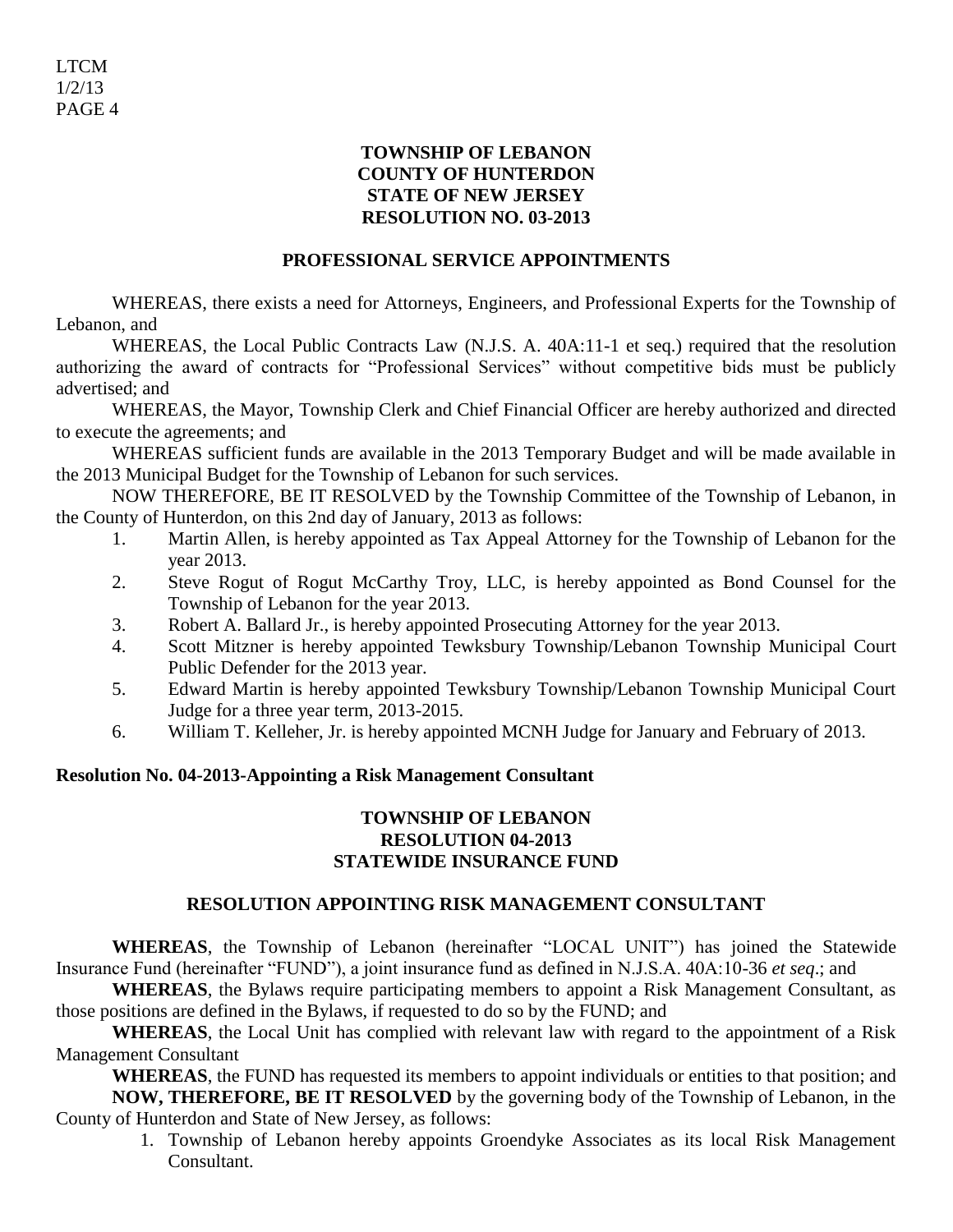2. The Mayor and Clerk are hereby authorized to execute the Risk Management Consultant's Agreement for the fund year **2013** in the form attached hereto.

*Motion by Mr. Milkowski, seconded by Mr. Morrison and carried by unanimous favorable roll call vote, the* Township Committee adopted the Resolutions No. 05-2013 to Resolution No. 21-2013 as written below.

# **Resolution No. 05-2013- Temporary Municipal Budget**

# **Township of Lebanon County of Hunterdon Resolution No. 05-2013**

# **Temporary Municipal Budget**

**BE IT RESOLVED**, by the Township Committee of the Township of Lebanon, County of Hunterdon to establish the temporary municipal budget for the year 2013, in accordance with NJSA 40A:4-19, which consists of 26.25% of the 2012 Municipal Budget of \$ 4,998,607.00 which totals \$1,312,134.00.

# **Resolution No. 06-2013- ANNUAL NOTICE SCHEDULE**

# **TOWNSHIP OF LEBANON COUNTY OF HUNTERDON STATE OF NEW JERSEY RESOLUTION NO. 06-2013**

# **ANNUAL MEETING NOTICE SCHEDULE**

**WHEREAS** the Open Public Meetings Act (Ch 231, P.L. 1975) provides for the giving of annual notice by public bodies of the time, date and location of the regular meetings of such public body to be held during the succeeding year, and

**WHEREAS** the Open Public Meetings Act (Ch 231, P.L. 1975) hereinafter referred to as the Act, authorizes a public body to make certain other determinations and take certain other actions in conformance therewith:

**NOW THEREFORE BE IT RESOLVED** by the Township Committee of the Township of Lebanon, County of Hunterdon and State of New Jersey as follows:

1. Regular meetings of this Committee shall be held during the 2013 calendar year at 7:00 p.m. at the Lebanon Township Municipal Building, 530 West Hill Road, Glen Gardner, (Lebanon Township) New Jersey, on the following dates:

# **a. The first & third Wednesday of each and every month: Jan. 16, Feb. 6 & 20, March 6 & 20, April 3 & 17, May 1 & 15, June 5 & 19, July 3 & 17, August 7 & 21, Sept. 4 & 18, Oct. 2 & 16, Nov. 6 & 20 and Dec. 4 & 18.**

- 2. The Township Committee may, at any meeting, hold an executive session and action may be taken on any issue of importance, which may be raised.
- 3. Copies of this Resolution and any revisions or modifications thereof, certified to be true copies by the Clerk of this municipality, be disseminated and distributed as required by the Act as follows: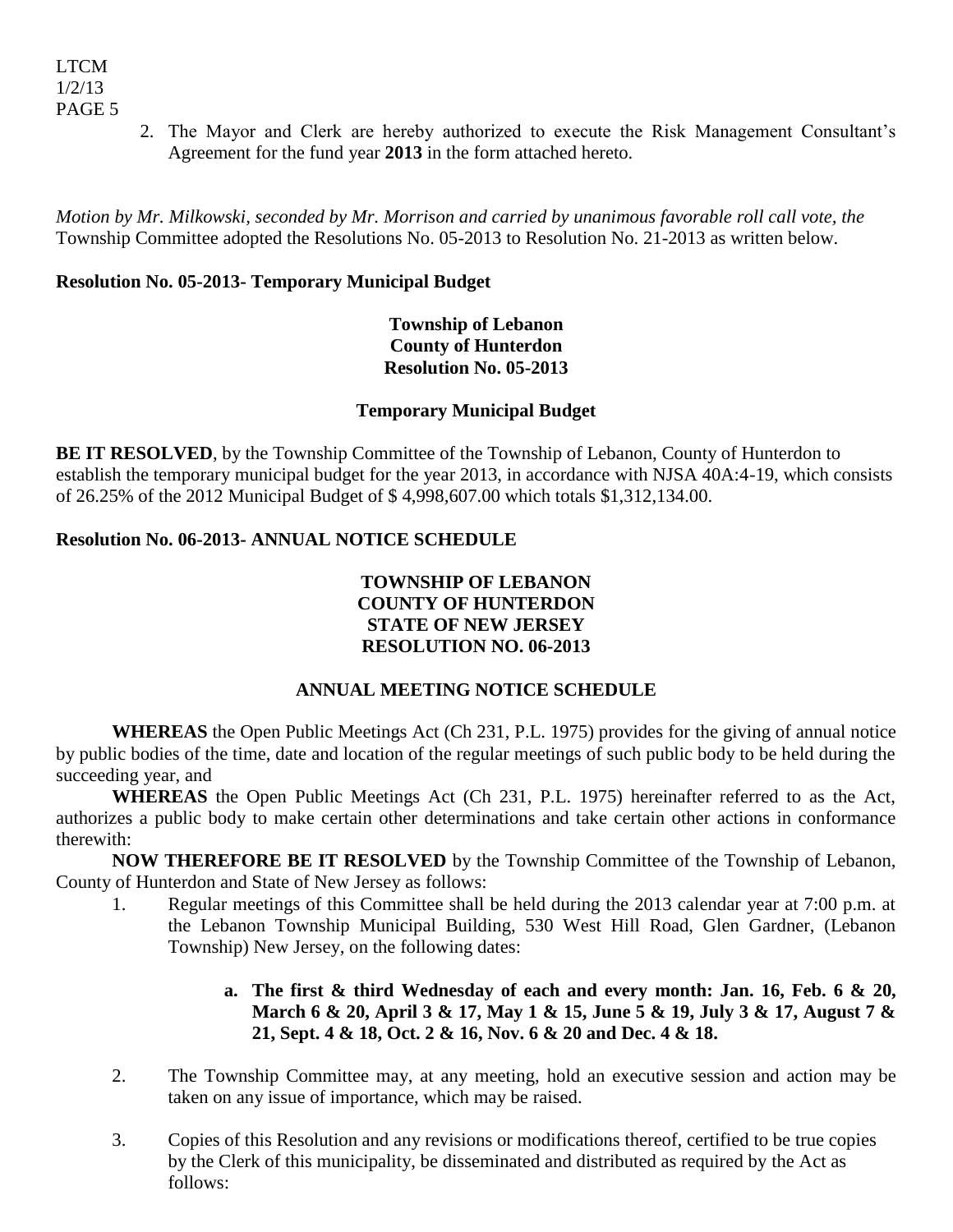- a. Posted and maintained throughout the 2013 calendar year on the bulletin board at the Lebanon Township Municipal Building;
- b. Faxed or hand delivered to the newspapers designated in Resolution No. 07-2013;
- c. Filed with the Clerk of this Municipality, and
- d. Mailed to such other persons as may be entitled thereto under the terms of the Act and this Resolution.

### **Resolution No. 07-2013- Designation of Official Newspaper**

### **RESOLUTION NO. 07-2013**

### **DESIGNATION OF OFFICIAL NEWSPAPER**

**BE IT RESOLVED** by the Township Committee of the Township of Lebanon, County of Hunterdon, State of New Jersey, that pursuant to N.J.S.A. 40:53-1 et seq. The Hunterdon Review and/or the Hunterdon County Democrat are designated as the Official Newspapers. Official notices may also be published in the Express Times, the Newark Star Ledger, and the Courier News to meet time requirements.

#### **Resolution No. 08-2013- Payment of Taxes**

# **TOWNSHIP OF LEBANON COUNTY OF HUNTERDON STATE OF NEW JERSEY RESOLUTION NO. 08-2013**

#### **PAYMENT OF TAXES**

**WHEREAS**, R.S. 54:4-67 provides that the Township may fix the interest to be charged for nonpayment of taxes or assessments on or before the date when they would become delinquent, subject to certain maximum percentages therein specified;

**NOW THEREFORE, BE IT RESOLVED** by the Township Committee of the Township of Lebanon, in the County of Hunterdon that taxes shall be collected quarterly on February 1, 2013, May 1, 2013, August 1, 2013 and November 1, 2013 and that interest will be charged at the rate of 8% per annum on the first \$1,500.00 of the delinquency and 18% per annum on any amount in excess of \$1,500.00 to be calculated from the date the tax was payable until the date of actual payment. There will be a ten-day grace period after which unpaid taxes will be charged interest from the due date. If computed interest is under \$1.00, there will be no charge.

**BE IT FURTHER RESOLVED** that, pursuant to statute, if a tax delinquency is over \$10,000.00 at the end of the year, and additional flat penalty of 6% per annum shall be imposed.

**BE IS FINALLY RESOLVED THAT** this Resolution shall be published in the January 9, 2013 issue of the Hunterdon Review.

#### **Resolution No. 09-2013- Authorization to Cancel Property Tax Credits and Delinquencies**

## **TOWNSHP OF LEBANON COUNTY OF HUNTERDON STATE OF NEW JERSEY RESOLUTION NO. 09-2013**

## **AUTHORIZATION TO CANCEL PROPERTY TAX**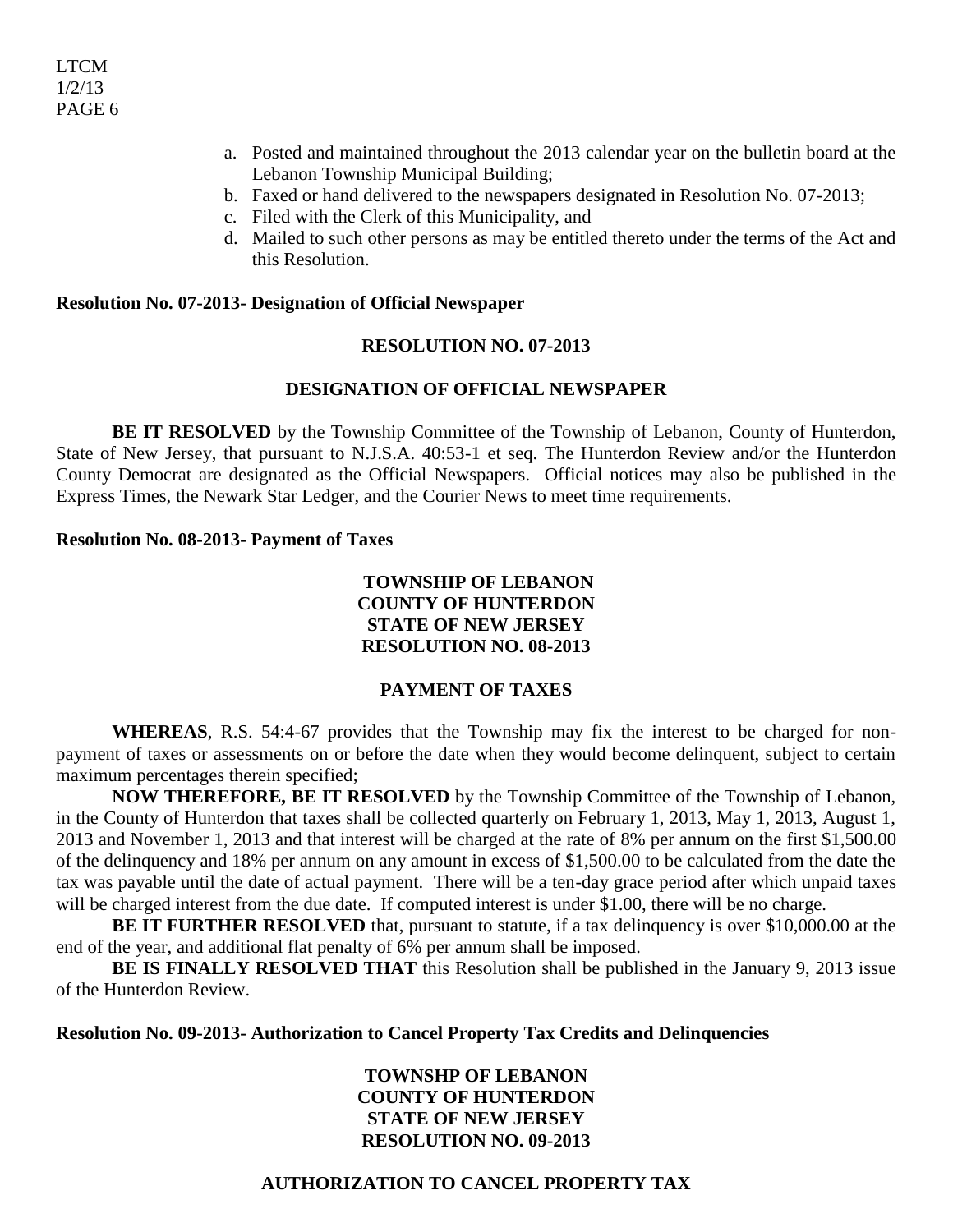#### **CREDITS AND DELINQUENCIES**

**WHEREAS** the Township Committee of the Township of Lebanon, County of Hunterdon, State of New Jersey have been informed by the Tax Collector that from time to time there are property tax credits or delinquencies on certain property located within the Township of Lebanon, and

**WHEREAS** pursuant to N.J.S.A. 40A:5-17.1, a Resolution may be adopted by the governing body of a municipality authorizing a municipal employee to process without further action on the part of the governing body the cancellation of any property tax credit or delinquency of less than \$5.00.

**NOW, THEREFORE, BE IT RESOLVED** by the Township Committee of the Township of Lebanon, County of Hunterdon, State of New Jersey, that the Tax Collector be authorized to cancel any property tax credit or delinquency of less than \$5.00 without further action on the part of the Township Committee and that such action be noted in the Tax Duplicate for the Township of Lebanon.

### **Resolution No. 10-2013- Authorization to File Corrective Appeals**

# **TOWNSHIP OF LEBANON COUNTY OF HUNTERDON STATE OF NEW JERSEY RESOLUTION NO. 10-2013**

## **AUTHORIZATION TO FILE CORRECTIVE APPEALS**

**WHEREAS,** the Township Committee of the Township of Lebanon has been informed that from time to time errors are made in computing tax assessments, and

**WHEREAS**, the Tax Attorney of Lebanon Township is called upon to defend tax appeals filed with the Hunterdon County Board of Taxation and to agree to stipulations of appeals.

**WHEREAS**, the Tax Attorney has requested the Township Committee authorize him to agree to Stipulation of Appeals on behalf of the Township, provided the Tax Assessor agrees with the proposed Stipulation of Appeal;

**NOW THEREFORE BE IT RESOLVED** by the Township Committee of the Township of Lebanon, County of Hunterdon, State of New Jersey, that the Tax Attorney for the Township of Lebanon is hereby authorized to file corrective appeals with the Hunterdon County Board of Taxation, in defense of appeals filed with said Board and to sign Stipulations of Appeals on behalf on Lebanon Township, which he feels are proper and in the best interest of the Municipality.

**BE IT FURTHER RESOLVED** that a copy of this Resolution be forwarded to the County board of Taxation.

This Resolution shall take effect immediately.

#### **Resolution No. 11-2013- Authorization to Sign Documents**

# **TOWNSHIP OF LEBANON COUNTY OF HUNTERDON STATE OF NEW JERSEY RESOLUTION NO. 11-2013**

#### **AUTHORIZATION TO SIGN DOCUMENTS**

**WHEREAS**, the Mayor, Deputy Mayor, Township Clerk, Deputy Clerk, and Chief Financial Officer of the Township of Lebanon are municipal officers for the Township of Lebanon; and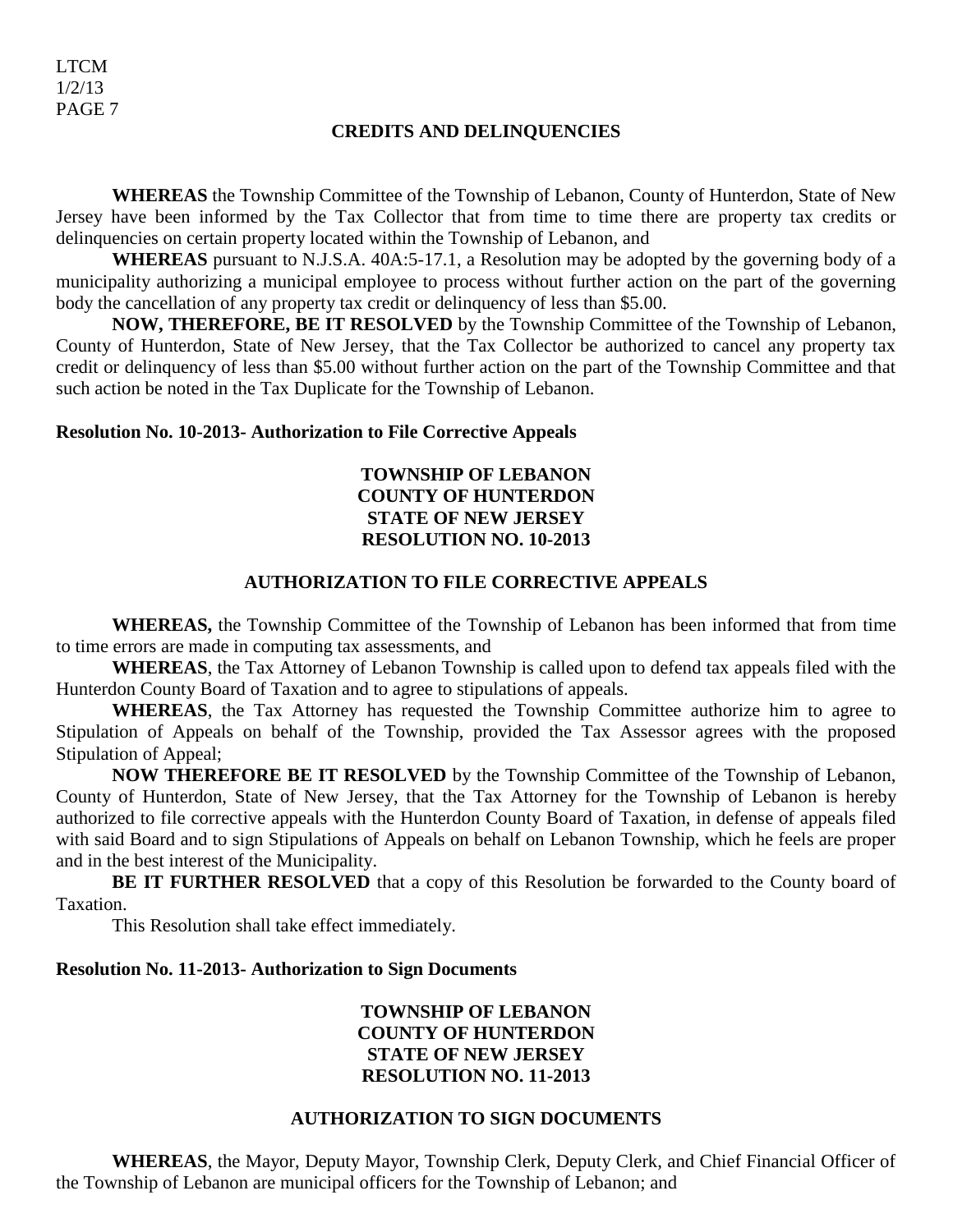**NOW, THEREFORE BE IT RESOLVED**, that the Mayor or Deputy Mayor, Township Clerk or Deputy Clerk, and Chief Financial Officer be authorized to sign documents on the Township's behalf, according to law.

This Resolution shall take effect immediately.

# **Resolution No. 12-2013- Authorize CFO to Issue Certain Checks/Remit Payroll Taxes**

# **TOWNSHIP OF LEBANON COUNTY OF HUNTERDON STATE OF NEW JERSEY RESOLUTION NO. 12-2013**

# **AUTHORIZATION FOR CFO TO ISSUE CERTAIN CHECKS & REMIT PAYROLL TAXES**

**WHEREAS,** the Township Committee have adopted ordinances establishing procedures for the payment of claims and payroll,

**WHEREAS,** it is necessary for certain remittances to be paid to the State of New Jersey for pension, State Income tax deductions and fees from the issuance of dog licenses, marriage licenses and construction permits; to the appropriate agencies for Federal and other State Income Tax deductions, Social Security deductions, Wage Executions ordered by the Court, and to the appropriate entity for other voluntary payroll deductions;

**WHEREAS,** Federal and State of New Jersey payroll taxes must be made by Electronic Fund Transfer as required by law;

**WHEREAS,** it is the intent of the Township Committee to pay County, local school and regional school taxes at the required intervals,

**NOW, THEREFORE BE IT RESOLVED** by the Township Committee of the Township of Lebanon, County of Hunterdon, State of New Jersey, as follows:

- 1. That the Chief Financial Officer be and is hereby by authorized to prepare and the Mayor or Deputy Mayor, the Municipal Clerk or the Deputy Clerk, and the Chief Financial Officer or Treasurer be authorized to sign the following checks, all drawn against Current Fund unless otherwise noted:
	- a. Payroll checks for all employees pursuant to established schedules; payroll checks from Payroll Account and transfer of sufficient funds from Current Fund.
	- b. Remittances from the Payroll Account to the appropriate agencies for State of New Jersey and State of Pennsylvania Gross In come Tax employee deductions and employer share payable to the State of New Jersey, for State of New Jersey Public Employees and Police and Fire Retirement Systems and Contributory Insurance for employee deductions and to the SUI Reserve Fund for employee deductions as may apply, to appropriate agencies for wage executions to comply with court orders and to the appropriate entity for other voluntary payroll deductions.
	- c. Checks payable to the appropriate agency of the State of New Jersey for fees from the issuance of dog licenses, marriage licenses. (Dog license fees from the Animal Control Account).
	- d. Checks payable to the County of Hunterdon for taxes upon receipt of statement from the County Chief Financial Officer.
	- e. Checks payable to the Lebanon Township Board of Education and North Hunterdon-Voorhees Regional High School District upon receipt of statements from the respective Board Secretaries.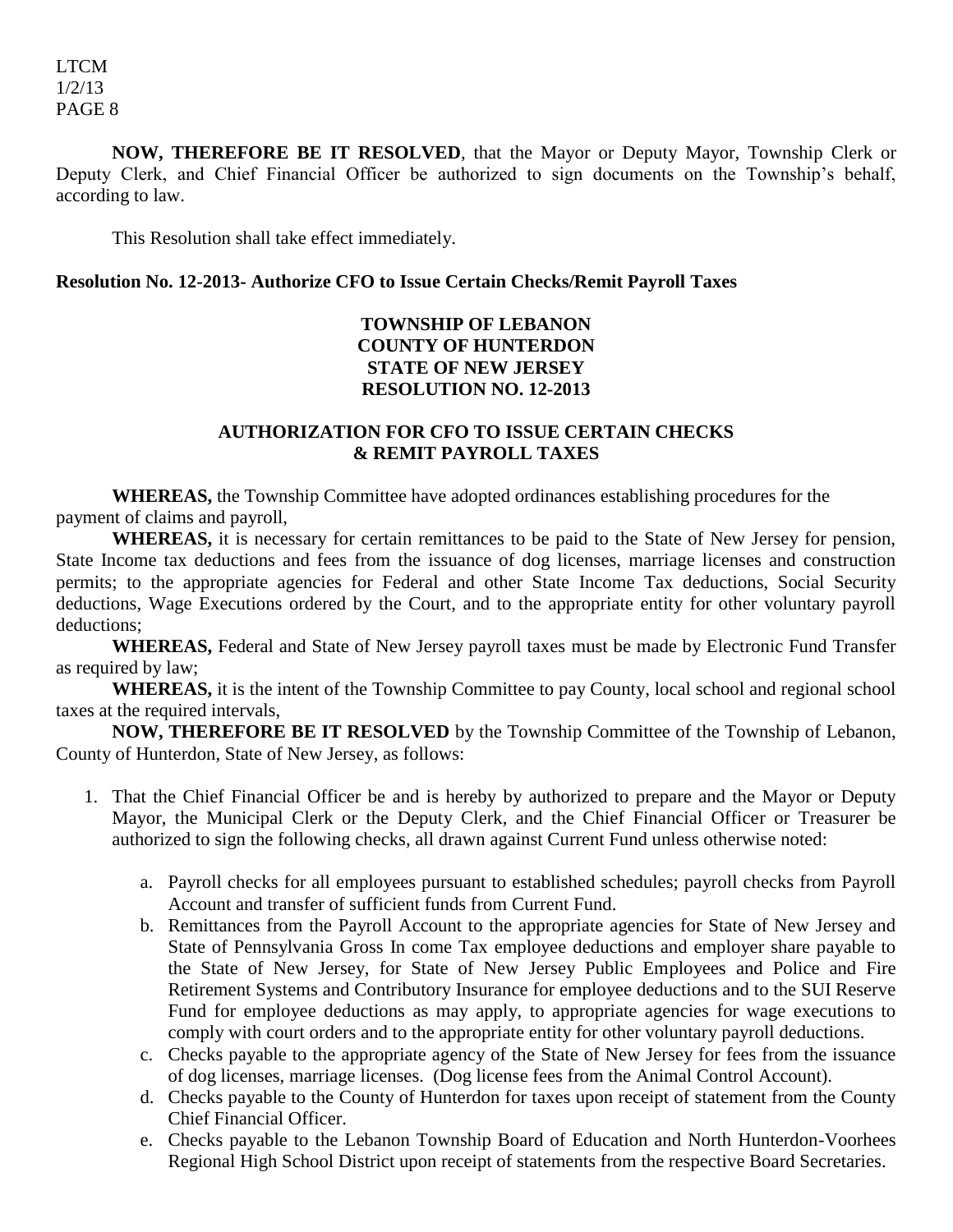2. That the Chief Financial Officer is hereby authorized to remit Federal withholding and Social Security Taxes and New Jersey State Income Tax deductions by Electronic Funds Transfer, as required by applicable law, such remittances to be transferred from the Payroll Fund Account.

**BE IT FURTHER RESOLVED** that the Chief Financial Officer shall include a statement of the issuance of such checks as listed above as part of the Financial Report presented at the next scheduled meeting.

## **Resolution No. 13-2013- Designation of Depositories**

# **TOWNSHIP OF LEBANON COUNTY OF HUNTERDON STATE OF NEW JERSEY RESOLUTION NO. 13-2013**

## **DESIGNATION OF DEPOSITORIES**

**WHEREAS,** R.S. 40A:5-14 requires that the Township designate as a depository for its moneys one or more banks or trust companies having its place of business in this state; and

**WHEREAS**, Peapack-Gladstone Bank, PNC, TD Bank and the New Jersey Cash Management Fund are bank or trust companies meeting the qualifications of said statute and which have satisfactorily performed the function of depository banks;

**NOW, THEREFORE BE IT RESOLVED** by the Township Committee of the Township of Lebanon in the County of Hunterdon, that PNC, Peapack-Gladstone Bank, TD Bank and the New Jersey Cash Management Fund are hereby designated as the depository banks for the Township of Lebanon.

## **Resolution No. 14-2013- Cash Management Plan**

## **TOWNSHIP OF LEBANON COUNTY OF HUNTERDON STATE OF NEW JERSEY RESOLUTION NO. 14-2013**

## **CASH MANAGEMENT PLAN**

**WHEREAS**, N.J.S.A. 40A:5-14, Local Fiscal Affairs Law, requires that each municipality adopt a Cash Management Plan designed to assure the deposit, investment and proper disbursement of local funds;

**NOW, THEREFORE, BE IT RESOLVED**, that the Township Committee of the Township of Lebanon does hereby adopt the following Cash Management Plan:

A. Designation of Depositories

The following institutions are designated as permissible depositories for the deposit of Township funds: Peapack-Gladstone

PNC Bank

TD Bank

and any other Federal and State Bank in the State of New Jersey

All depositories must conform to the Governmental Unit Deposit Protection Act (GUDPA)

and shall provide a Notification of Eligibility from the State of New Jersey, Department of Banking, on a semiannual basis. In addition, designated depositories shall maintain maximum FDIC or FSLIC coverage of all Township funds on deposit.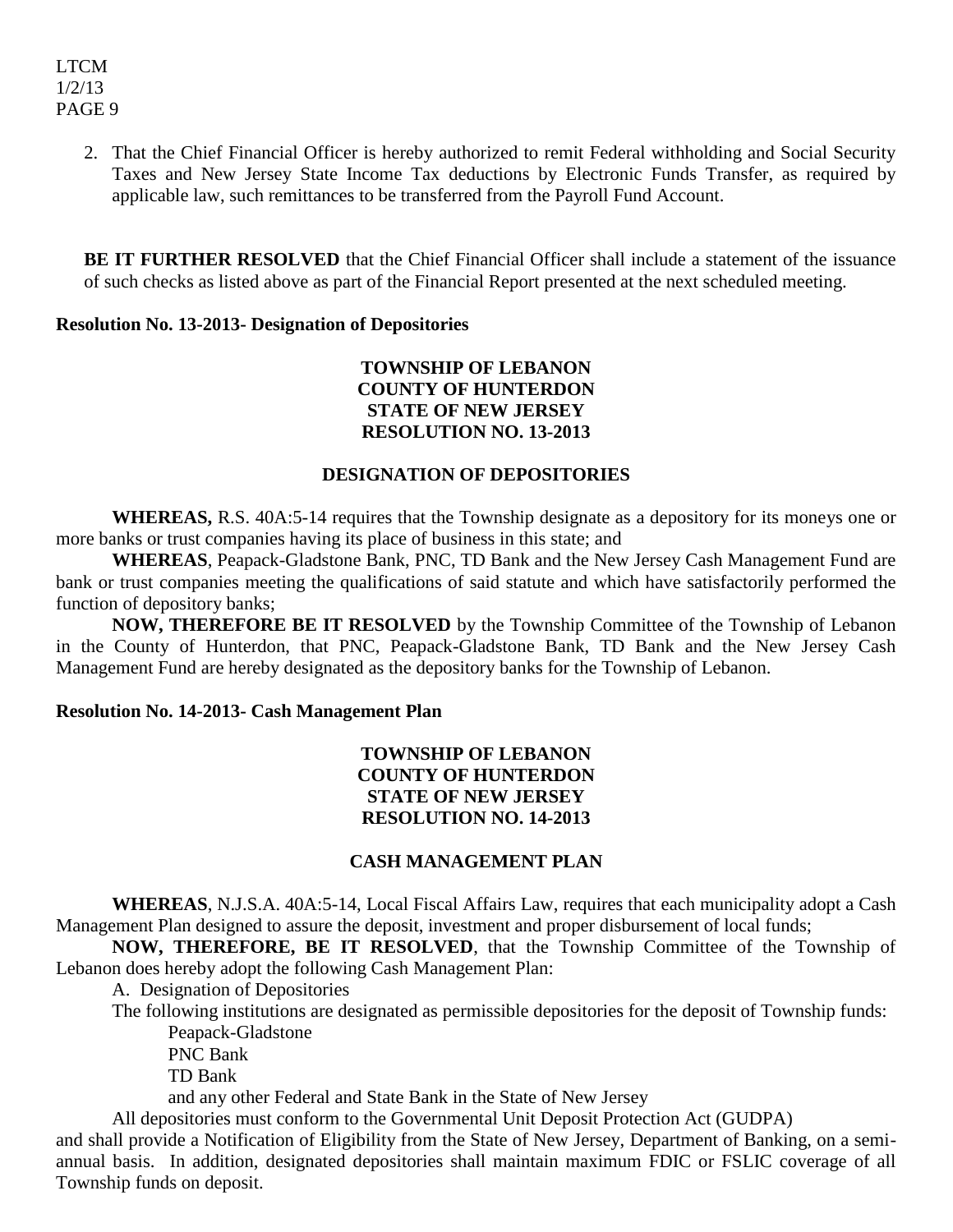B. Deposit of Funds

All funds shall be deposited within forty eight (48) hours of receipt, in accordance with N.J.S.A. 40A:5- 15, into appropriate fund operating accounts. Non-interest bearing operating and capital accounts shall be regularly monitored on a monthly basis by the CFO for the availability of funds being transferred into interest bearing accounts. Debt Service and Trust Accounts shall be maintained in accordance with Federal and State statutes regulating such funds. Payroll, Developers'

Escrow deposits and other agency funds, which represent funds of individuals and other organizations held by the Township, shall be deposited in regular, interest bearing accounts unless average daily balance is below \$1,000.00. Grant funds shall be deposited in accordance with regulations of the granting government or agency.

Where compensating balances are required by any designated depository to offset the cost of services provided; an agreement between the Township and the depository shall be executed, specifying the charge for each service and the balance required to offset each charge. Said agreement shall be reviewed on an annual basis.

C. Investment Instruments and Procedures

The Township may purchase those investments permitted in N.J.S.A. 40A:5-15.1, which include:

United States Treasury Bonds, Notes and Bills

U.S. Government Agency and Instrumentality Obligations

Bonds and other obligations of the Township of Lebanon

Peapack-Gladstone Bank Deposits and Certificates of Deposits

TD Bank Deposits and Certificates of Deposits

Savings and Bank Deposits and Certificates of Deposits

State of NJ and the State of NJ Cash Management Plan

The Township may purchase other obligation approved by the Division of Investment of the Department of Treasury for investment by local units.

Investments shall be limited to a maturity of not more that one-year unless a longer term is permitted by applicable Federal or State regulations. Allowable investments with maturities which extend beyond the end of the Township's fiscal year shall be permitted only if interest accrued on the investment is credited to the Township at the end of the fiscal year for the purpose of realizing budgetary revenue.

The purchase of Certificates of Deposit shall be made based on the availability of funds for investment and the analysis of projected cash flows. Bids for Certificates of Deposit will be solicited of at least three designated depositories only if the amount available for investment is \$100,000 or greater. Telephone bids will be solicited by the Chief Financial Officer, or designated staff member. Bidders shall specify the principal amount, interest, rate and maturity of the investment and transmit such bid to the Township by telefax. A check or wire transfer will be made available to the winning bidder on the same business day the bid is awarded.

Where the return on a proposed investment does not exceed the cost of making such investment, the Chief Financial Officer will not make the investment. The Chief Financial Officer shall have the discretion of award an investment to the depository wherein the funds reside, should that institution's quoted interest rate be less than other quoted rates, and the differential in interest rates is not more than twenty-five (25) basis points (0.25%), providing that the tern of the investment is thirty (30) days or less. The chief Financial Officer shall have the discretion to reject all bids.

D. Disbursement of Funds

All funds shall be disbursed as authorized and directed by the Township Committee. The Chief Financial Officer shall, at the beginning of the fiscal year, present to the Township Committee a schedule of debt service, principal and interest payments and , when available a schedule of School Tax payments for the upcoming fiscal year. Upon approval of the schedules of payments by the Township Committee, the Chief Financial Officer shall then have the authority to make the following disbursements:

> School Taxes County Taxes Interfunds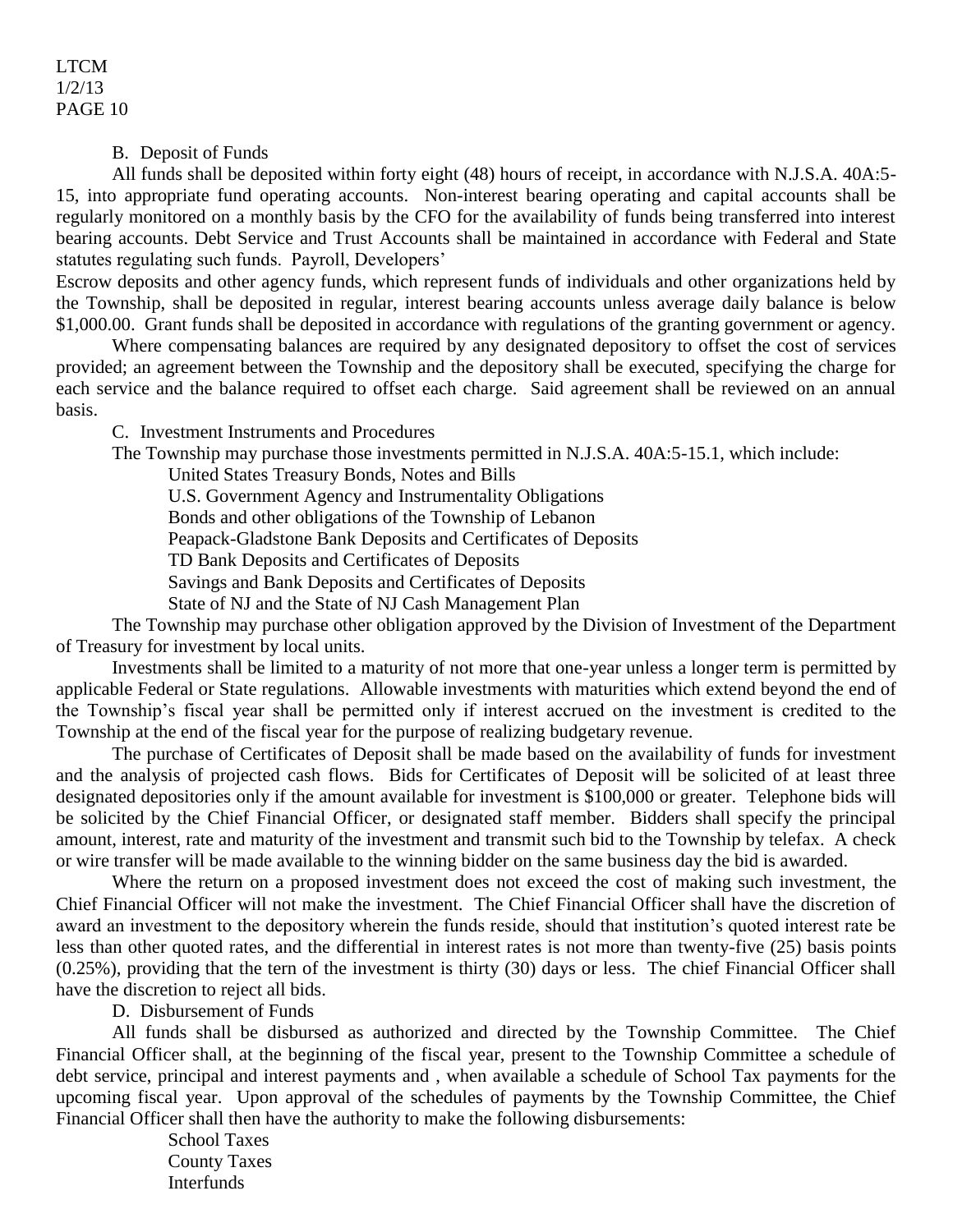> Purchase of Investments Debt Service Salary and Wages Postage

Disbursements shall be executed via electronic wire transfer of funds by the Chief Financial Officer, or designated staff member, when that method of payment is deemed necessary or preferable by the payee, or when the amount of such payment will result in a financial benefit of the Township of Lebanon in the form of increased investment income.

E. Reporting

The Chief Financial Officer shall, prior to the last day of the month immediately following, present to the Township Committee a monthly report of cash receipts and disbursement, subject to reconciliation and periodic adjustments.

F. Bonding

The following officials shall be covered by surety bonds, said surety bonds to be examined by the independent auditor to insure their proper execution:

> Chief Financial Officer Tax Collector Municipal Clerk Municipal Court Clerk Municipal Court Judge

Staff members of the Department of Finance and Tax Collection not covered by separate surety bonds shall be covered by a Public Employee's Faithful Performance Bond.

G. Compliance

The Cash Management Plan of the Township of Lebanon shall be subject to the approval of the Township Attorney, and shall be subject to the annual audit conducted pursuant to N.J.S.A. 40A:5-14.

As stated in N.J.S.A. 40A:5-14, the officials(s) charged with the custody of the Township funds shall deposit then as instructed by this Cash Management Plan, and shall thereafter be relieved of any liability or loss due to the insolvency or closing of any designated depository.

If, at any time, this Cash Management Plan conflicts with any regulations of the State of New Jersey, or any department thereof, the applicable State regulations shall apply.

#### **Resolution No. 15-2013-Return Check Fee**

### **TOWNSHIP OF LEBANON COUNTY OF HUNTERDON STATE OF NEW JERSEY RESOLUTION NO. 15-2013**

## **RETURN CHECK FEE**

**WHEREAS**, N.J.S.A. 40:5-18(a) provides that the governing body of a municipality may provide, by resolution or ordinance, for the imposition of a service charge to be added to any account owing to the municipality, it payment tendered on the account was by check or other written instrument which was returned for insufficient funds; and

**WHEREAS,** N.J.S.A. 40:5-18(b) provides that whenever an account owing to a municipality is for a tax or special assessment, the service charge authorized by this section shall be included on whatever list of delinquent accounts is prepared for enforcement of the lien.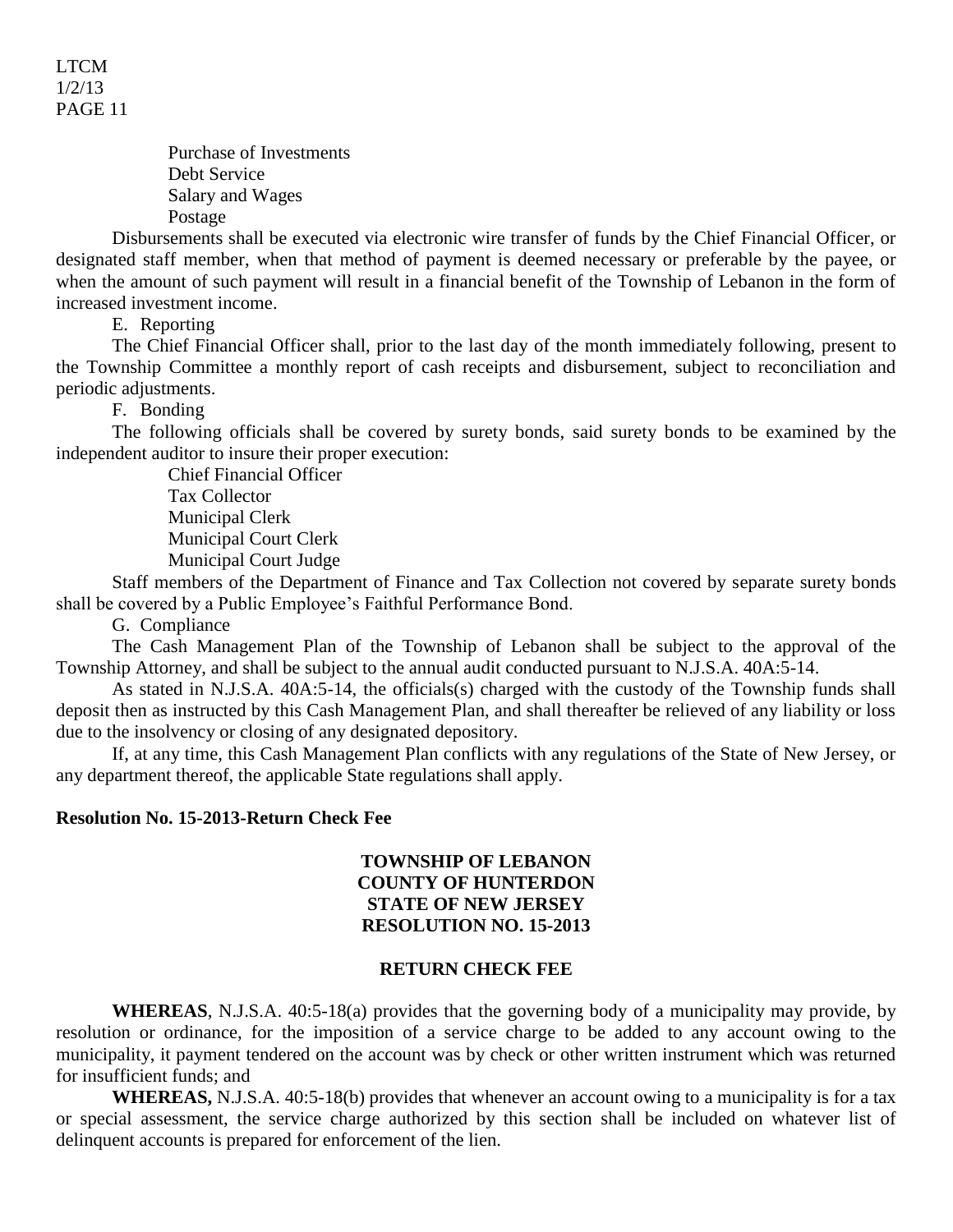**NOW, THEREFORE BE IT RESOLVED** by the Township Committee of the Township of Lebanon, that the service charge for a check or other written instrument returned for insufficient funds is hereby determined and set at \$20.00 per check or other written instrument pursuant to N.J.S.A. 40:5-18(c); and

**BE IT FURTHER RESOLVED** that any service charge authorized by this section shall be collected in the same manner prescribed by law for the collection of the account for which the check or other written instrument was tendered. In addition, the governing body may require future payments to be tendered in cash or by certified or cashier's check, N.J.S.A. 40:5-18(d).

## **Resolution No. 16-2013- Authorization of Redemption**

# **TOWNSHIP OF LEBANON COUNTY OF HUNTERDON STATE OF NEW JERSEY RESOLUTION NO. 16-2013**

### **AUTHORIZATION OF REDEMPTION**

**WHEREAS,** N.J.S.A. 54:5-55 provides that where a Tax Sale Certificate has been redeemed, the Tax Collector shall, at the option of the redeeming party, either execute a Certificate of Redemption or procure and deliver to the owner a Certificate of Sale receipted for cancellation by endorsement in same manner required by law to satisfy or cancel a mortgage; and

**WHEREAS,** N.J.S.A. 46:18-6 provides that an instrument record-able mortgage may be canceled only by the endorsement of the executive officer of a corporation attested to by a secretarial officer of the corporation; and

**WHEREAS,** the Mayor of the Township is considered to be a duly authorized executive officer; and Tax Collector of the Township is considered to be duly authorized to collect taxes,

**NOW, THEREFORE BE IT RESOLVED** by the Township of Lebanon in the County of Hunterdon, that the Mayor and Tax Collector be designated as the duly authorized to endorse for cancellation of Tax Sale Certificates; and

**BE IT FURTHER RESOLVED** that a copy of this Resolution be sent to the Township Tax Collector for insertion in her official records.

### **Resolution No. 17-2013- Approving the Municipal Court of North Hunterdon Budget**

## **TOWNSHIP OF LEBANON COUNTY OF HUNTERDON STATE OF NEW JERSEY RESOLUTION NO. 17-2013**

## **APPROVING THE BUDGET OF THE MUNICIPAL COURT OF NORTH HUNTERDON**

**WHEREAS**, the Township of Lebanon, Hunterdon County, New Jersey, is a Member of the Municipal Court of North Hunterdon; and

**WHEREAS,** the Municipal Court Committee of the Municipal Court of North Hunterdon has approved a Budget in the form attached hereto for the Calendar year 2013; and

**NOW, THEREFORE,** the Mayor and Committee of the Township of Lebanon, Hunterdon County, New Jersey, hereby approves the Budget for the Municipal Court of North Hunterdon. for the Calendar year 2013.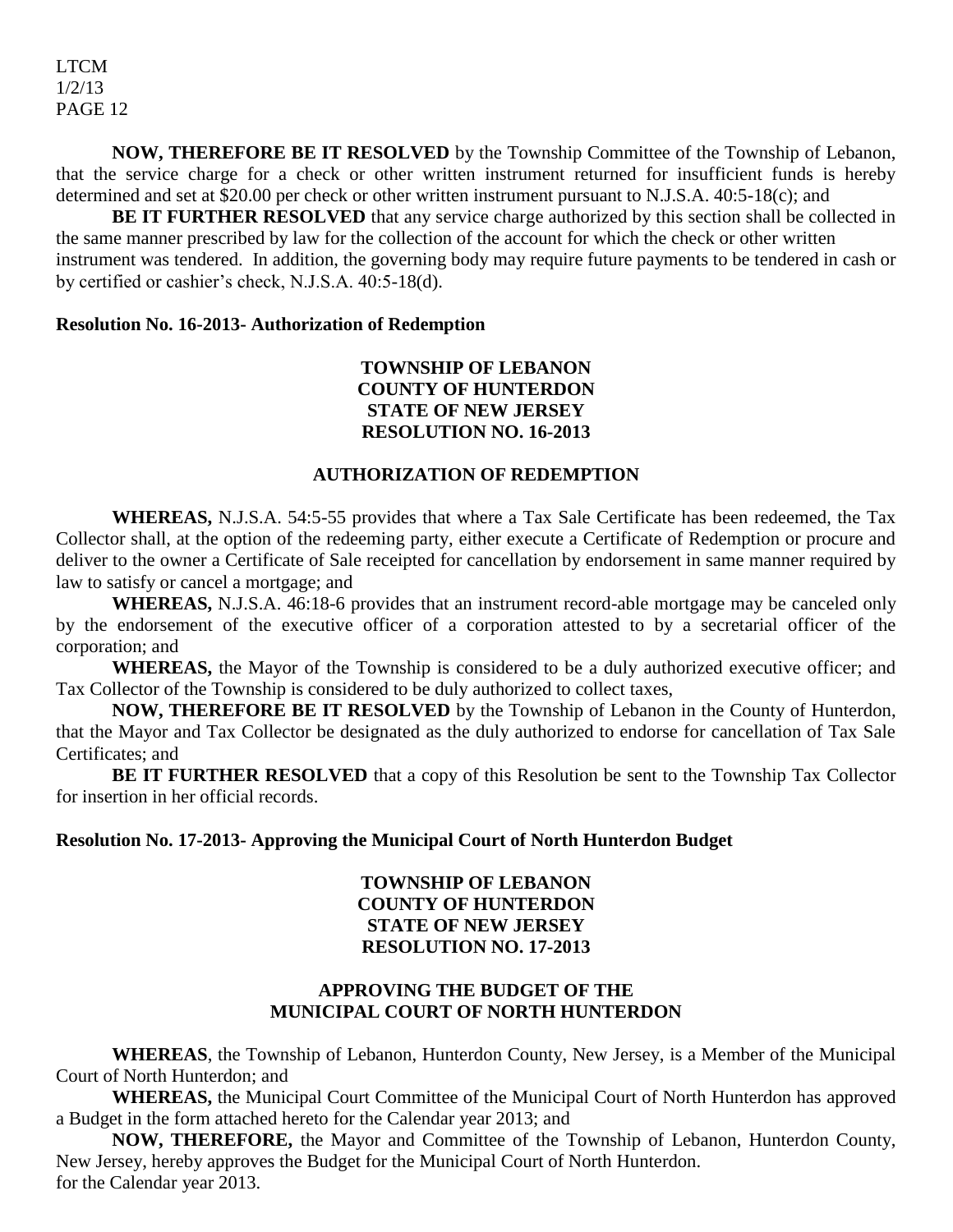**Resolution No. 18-2013- Engaging a Municipal Court Administrator**

# **TOWNSHIP OF LEBANON COUNTY OF HUNTERDON STATE OF NEW JERSEY RESOLUTION NO. 18-2013**

## **RESOLUTION AUTHORIZNG THE MUNICIPAL COURT OF NORTH HUNTERDON TO ENGAGE A MUNICIPAL COURT ADMINISTRATOR**

**WHEREAS**, the Township of Lebanon, Hunterdon County, New Jersey, is a Member of the Municipal Court of North Hunterdon; and

**WHEREAS**, the Municipal Court requires the services of a Municipal Court Administrator for January and February of 2013; and

**WHEREAS,** the Municipal Court of North Hunterdon Committee has authorized the Appointment of the person named herein as the Court Administrator.

**NOW, THEREFORE, BE IT RESOLVED**, by the Mayor and Council of the Township of Lebanon, Hunterdon County, New Jersey, hereby ratifies the Appointment of Susan Keith as the Certified Court Administrator for the Municipal Court of North Hunterdon for January and February of 2013 at a Salary established in the Budget of the Municipal Court of North Hunterdon for the year 2013.

## **Resolution No. 19-2013- Tonnage Grant Application**

# **TOWNSHIP OF LEBANON COUNTY OF HUNTERDON STATE OF NEW JERSEY RESOLUTION NO. 19-2013**

# **TONNAGE GRANT APPLICATION RESOLUTION**

- **WHEREAS,** The Mandatory Source Separation and Recycling Act, P.L.1987, c.102, has established a recycling fund from which tonnage grant may be made to municipalities in order to encourage local source separation and recycling programs; and
- **WHEREAS,** It is the intent and the spirit of the Mandatory Source Separation and Recycling Act to use the tonnage grants to develop new municipal recycling programs and to continue and to expand existing programs;
- **WHEREAS,** The New Jersey Department of Environmental Protection has promulgated recycling regulations to implement the Mandatory Source Separation and Recycling Act; and
- **WHEREAS,** The recycling regulation impose on municipalities certain requirements as a condition for applying tonnage grants, including but not limited to, making and keeping accurate, verifiable records of material collected and claimed by the municipality; and
- **WHEREAS,** A resolution authorizing this municipality to apply for such tonnage grants will memorialize the commitment of this municipality to recycling and to indicate the assent of the Township of Lebanon to the efforts undertaken by the municipality and the requirements contained in the Recycling Act and recycling regulations; and
- **WHEREAS,** Such a resolution should designate the individual authorized to ensure the application is properly completed and timely filed.

**NOW THEREFORE BE IT RESOLVED** by the Township of Lebanon Committee of the Township of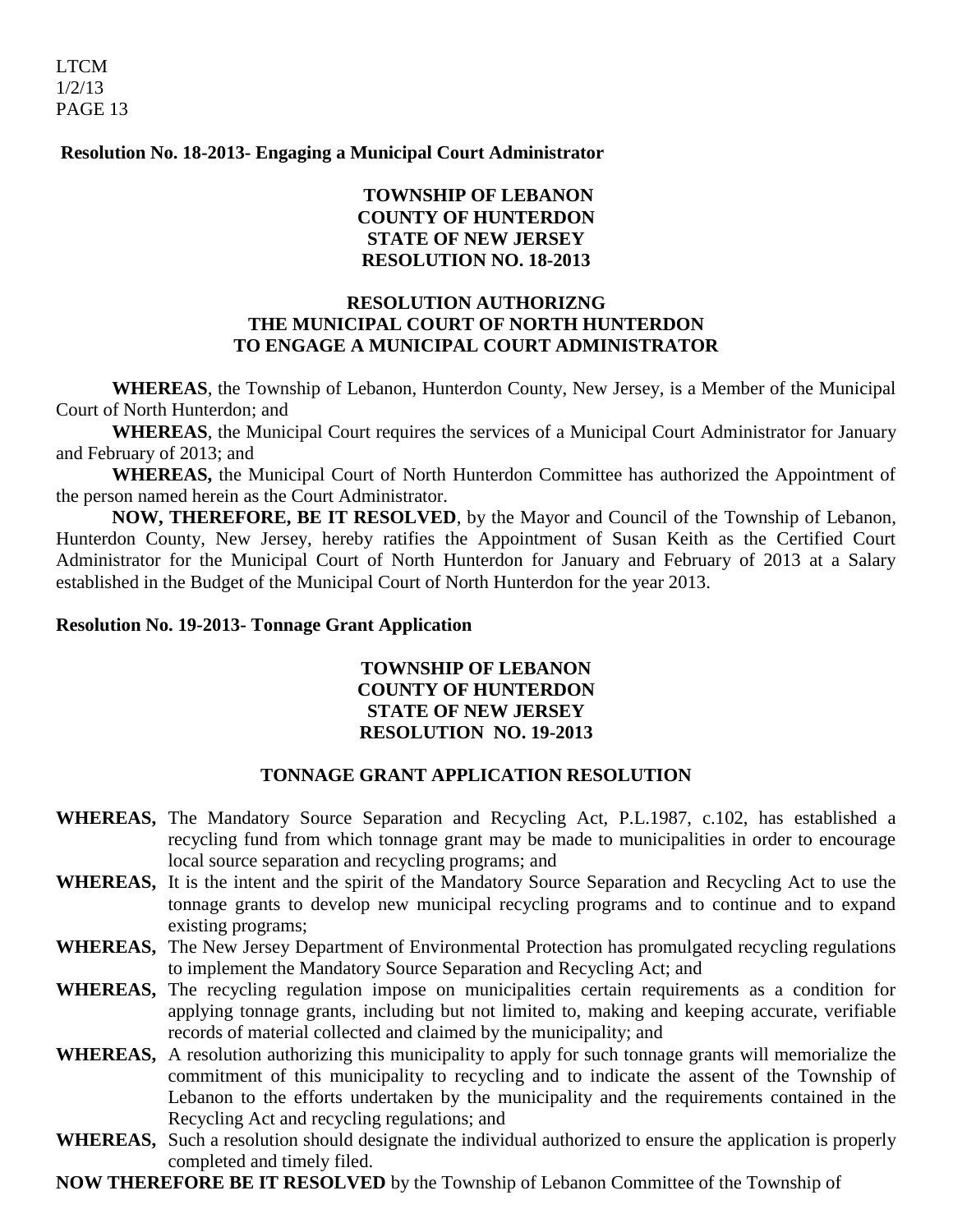Lebanon, Hunterdon County, New Jersey, that the Township of Lebanon hereby endorses the submission of the recycling tonnage grant application to the New Jersey Department of Environmental Protection and designates JoAnn Fascenelli to ensure that the application is properly filed; and **BE IT FURTHER RESOLVED** that the monies received from the recycling tonnage grant be deposited in a dedicated recycling trust to be used solely for the purposes of recycling.

# **Resolution No. 20-2013- Appointing a Fund Commissioner**

# . **STATE OF NEW JERSEY COUNTY OF HUNTERDON TOWNSHIP OF LEBANON RESOLUTION NO. 20-2013**

**WHEREAS,** the Township of Lebanon (hereinafter "Local Unit") is a member of the Statewide Insurance fund (hereinafter "Fund"), a joint insurance fund as defined in N.J.S.A. 40A:10-36 *et seq*.; and **WHEREAS,** the Fund's Bylaws require participating members to appoint a Fund Commissioner; **NOW, THEREFORE, BE IT RESOLVED** by the governing body of the Township of Lebanon that Patricia Schriver is hereby appointed as the Fund Commissioner for the Local Unit; and

**BE IT FURTHER RESOLVED** that Warren Gabriel is hereby appointed as the Alternate Fund Commissioner for the Local Unit; and

**BE IT FURTHER RESOLVED** that the Local Unit's Fund Commissioner is authorized and directed to execute all such documents as required by the Fund.

**Resolution No. 21-2013- Appointing the Municipal Court and Deputy Court Administrator**

# **TOWNSHIP OF LEBANON COUNTY OF HUNTERDON STATE OF NEW JERSEY RESOLUTION NO. 21-2013**

# **RESOLUTION AUTHORIZING THE ENGAGEMENT OF A MUNICIPAL COURT ADMINISTRATOR AND A DEPUTY MUNICIPAL COURT ADMINISTRATOR**

**WHEREAS**, the Township of Lebanon has entered into a Shared Services Agreement for a Shared Municipal Court between the Township of Lebanon and the Township of Tewksbury; and

**WHEREAS**, the Municipal Court requires the services of a Municipal Court Administrator and a Deputy Municipal Court Administrator for 2013 year; and

**NOW, THEREFORE, BE IT RESOLVED**, by the Mayor and Committee of the Township of Lebanon, Hunterdon County, New Jersey, hereby ratifies the Appointment of Cindy Hooven as the Certified Court Administrator and Shauna Tillotson as the Deputy Court Administrator for the 2013 year.

## **ORDINANCES**

**Introduction**

**ORDINANCE NO. 2013-01- CAP BANK**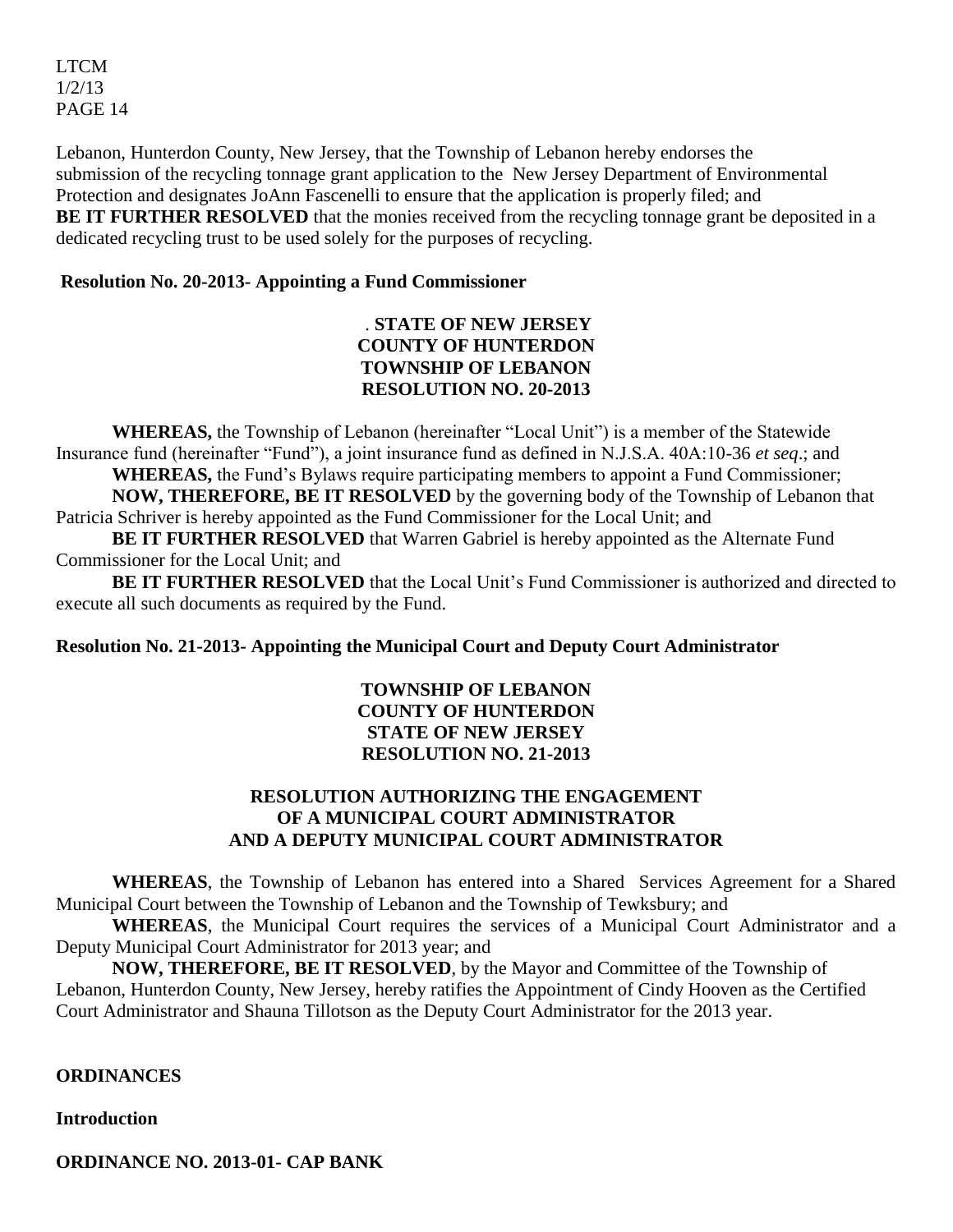*Motion by Ms. Schriver, seconded by Mr. Milkowski and carried by unanimous favorable roll call vote, the* Township Committee approved Ordinance No. 2013-01 on first reading. (As entitled below).

# **STATE OF NEW JERSEY COUNTY OF HUNTERDON TOWNSHIP OF LEBANON ORDINANCE NO. 2013-01**

# **CALENDAR YEAR 2013 MODEL ORDINANCE TO EXCEED THE MUNICIPAL BUDGET APPROPRIATION LIMITS AND TO ESTABLISH A CAP BANK (N.J.S.A. 40A: 4-45.14)**

Public Hearing will be held on January 16, 2013.

# **ORDINANCE NO. 2013-02**

*Motion by Ms. Schriver, seconded by Mr. Morrison and carried by unanimous favorable roll call vote, the* Township Committee approved Ordinance No. 2013-02 on first reading. (As entitled below).

# **TOWNSHIP OF LEBANON COUNTY OF HUNTERDON ORDINANCE NO. 2013-02**

# **AN ORDINANCE APPROVING THE CESSATION OF THE REGULAR MUNICIPAL COURT CASE FUNCTIONS OF THE NORTH HUNTERDON MUNICIPAL COURT AND APPROVING THE SHARED SERVICES AGREEMENT TO PROVIDE FOR THE STORAGE, SECURITY AND ADMINISTRATION OF THE MUNICIPAL COURT OF NORTH HUNTERDON'S CASE FILES AND RECORDS AND THE CONTINUATION OF BUSINESS AS REQUIRED AFTER CESSATION OF REGULAR MUNICIPAL COURT CASE FUNCTIONS**

Public Hearing – January 16, 2013

## **APPOINTMENTS**

*Motion by Mayor McKee, seconded by Ms Schriver and carried by unanimous favorable roll call vote, the*  Township Committee approved the following appointments.

## **2013 APPOINTMENTS**

# **ANNUAL 1-YEAR APPOINTMENTS**

**DEPUTY CLERK:** Kimberly Jacobus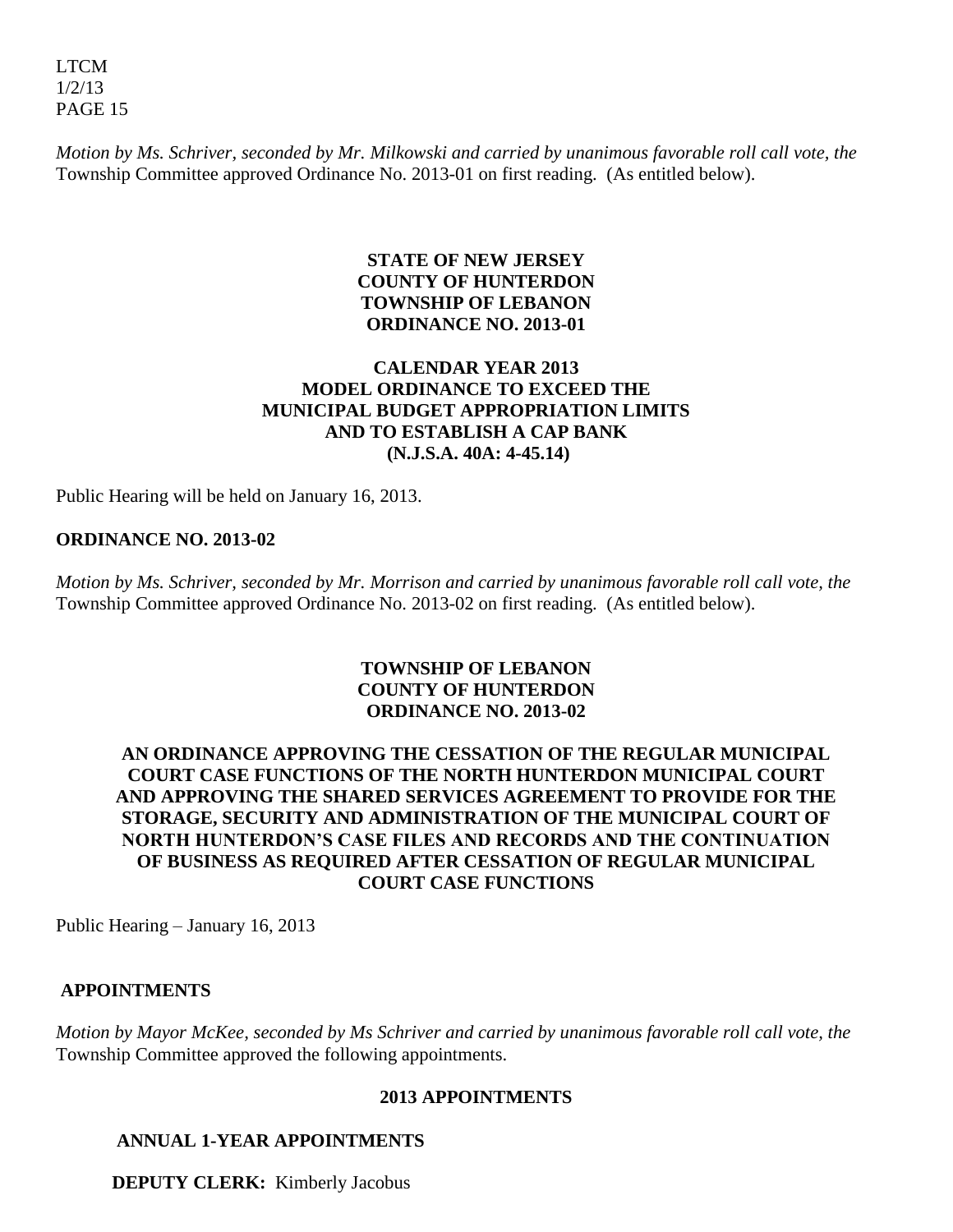**ASSISTANT ROAD SUPERVISOR:** Kevin Rivers **ACCOUNTS PAYABLE CLERK**- JoAnn Fascenelli **FIRE OFFICIAL:** Gary Apgar **SPECIAL POLICE CLASS II:** Alan Goracy **COAH LIAISON –** Gail Glashoff **POLICE MATRON:** Judy Dunlap **OFFICIAL ASSESSMENT SEARCHER:** Karen Sandorse **OFFICIAL TAX SEARCHER:** Mary Hyland **ISSUER OF SUBDIVISION CERTIFICATES:** Gail Glashoff **STATE HISTORIAN:** Vacant **POLICE MATRON**: Judy Dunlap **PERC WITNESS**: Howard Symonds **PERC WITNESS ALT:** Jess Symonds

*Motion by Ms. Schriver, seconded by Mr. Milkowski and carried by unanimous favorable roll call vote, the*  Township Committee approved the following standing committees.

## **LIBRARY COMMISSION PARK COMMITTEE**

 Art Gerlich Art Gerlich Jan Gibas Collette Evanko Barbara O'Rourke Kimberly Jacobus Eva Burrell Patricia Schriver Melanie Ryan Jen Matyas Georgia Cudina Jan Gibas Patty Wentz Beth Fischer

## **HISTORIANS** Kirk Petrik

William DeCoster **Example 2** Eric Petrik Victor Hoffman Laurie Hoffman Nina Savoia Eileen Lebida Tom Burrell Carol Baker Vacancy

 Wayne Maurer Susan Donavan Charles Fortenbacker

## **RECREATION COMMISSION**

| <b>Bridgett Como</b> | 5 yr term, expires $12/15$         |
|----------------------|------------------------------------|
| Vacancy              | Fill unexpired term, expires 12/15 |

#### **OPEN SPACE/ENVIRONMENTAL COMMITTEE**

Douglas Diehl 3-year term, expires 12/15 Nancy Lawler 3-year term, expires  $12/15$ Erik Henriksen 2-year term, expires 12/14

## **MUSCONETCONG RIVER MANAGEMENT COUNCIL**

Erik Henriksen – Liaison Nancy Lawler – Alternate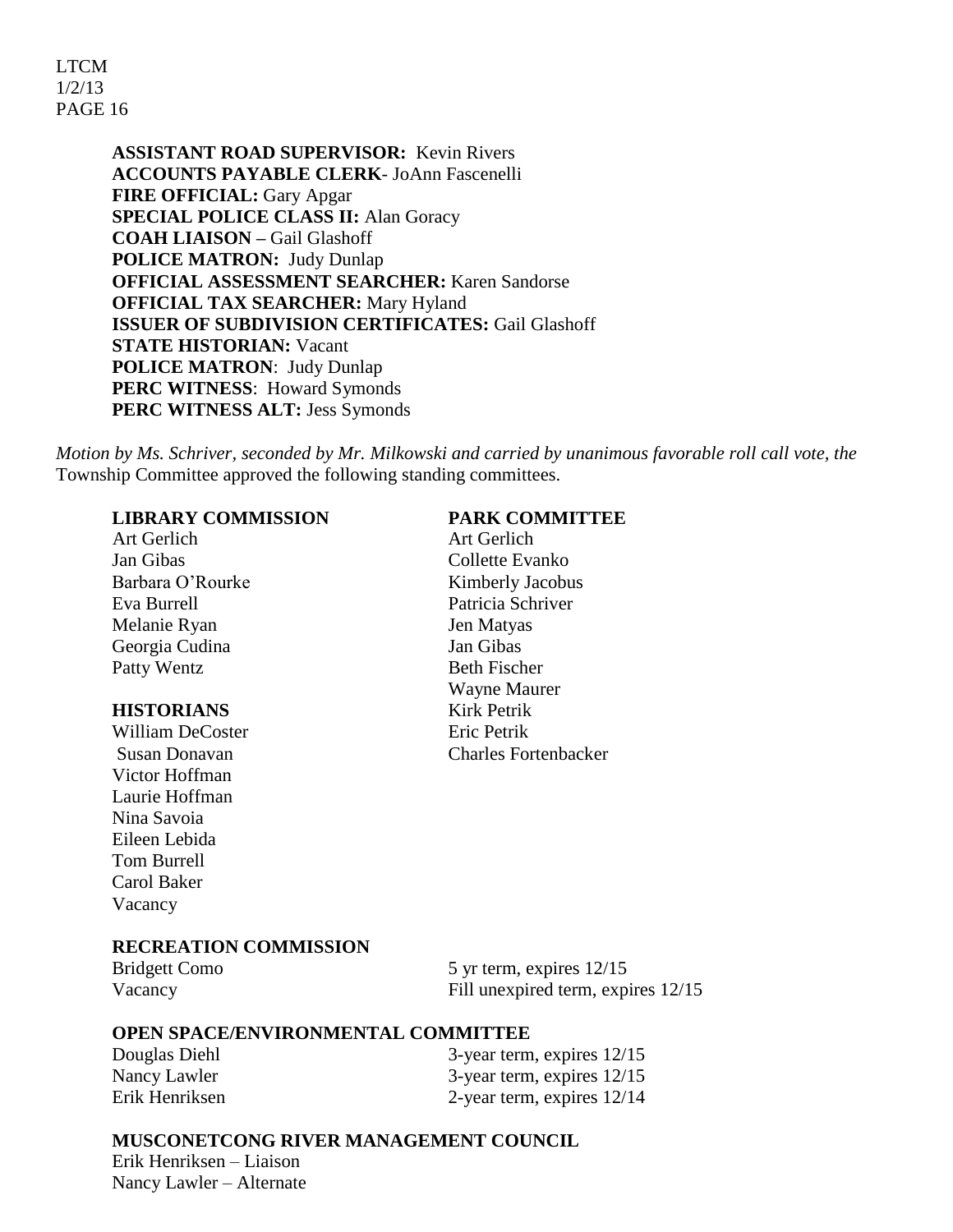*Motion by Ms. Schriver, seconded by Mr. Morrison and carried by favorable roll call vote, the Township*  Committee approved the Ag Advisory Committee. AYES: Ms. Schriver, Mayor McKee, Mr. Morrison, Mr. Cryan ABSTAIN: Mr. Milkowski

## **AG ADVISORY COMMITTEE**

Adam Ambielli Al Nagie Gary Milkowski

*Motion by Mr. Milkowski, seconded by Ms. Schriver and carried by unanimous favorable roll call vote, the*  Township Committee approved the following members.

# **RECYCLING COORDINATOR**

JoAnn Fascenelli Jan Gibas, Assistant

# **RECYCLING COMMISSION**

Jan Gibas Steve O'Reilly

# **BOARD OF ADJUSTMENT MEMBERS**

CLASS IV: Gary Mac Queen, expires 12/16 CLASS IV: Lou Perry, expires 12/16 CLASS IV-ALT I: Joe Maurizio, expires 12/15

Mayor McKee stated that the appointment of a Class III member on the Planning Board is a Committee appointment and ask for the Committee to approve the appointment of Mr. Milkowski.

*Motion by Ms. Schriver, seconded by Mr. Morrison and carried by unanimous favorable roll call vote, the*  Township Committee approved appointing Ron Milkowski as a Class III member.

*Motion by Mr. Milkowski, seconded by Ms. Schriver and carried by unanimous favorable roll call vote, the*  Township Committee approved the remaining member's appointments to the Planning Board.

## **PLANNING BOARD MEMBERS**

| CLASS I:         | Tom McKee, Mayor             |
|------------------|------------------------------|
| <b>CLASS II:</b> | Art Gerlich, expires 12/13   |
| CLASS IV -ALT I: | Marc Laul, expires 12/14     |
| CLASS IV-ALT II: | E.J. Skidmore, expires 12/13 |

# **MAYORAL LIAISONS**

The following are the appointments made by the Mayor.

LIAISON TO ENVIRONMENTAL MATTERS: Committeewoman Schriver LIAISON TO ADMINISTRATION & FINANCE: Committeewoman Schriver LIAISON TO GRANTS: Committeewoman Schriver LIAISON TO VETERAN'S HAVEN COMMITTEE: Committeewoman Schriver RELOCATION ASSISTANCE OFFICER: Mayor McKee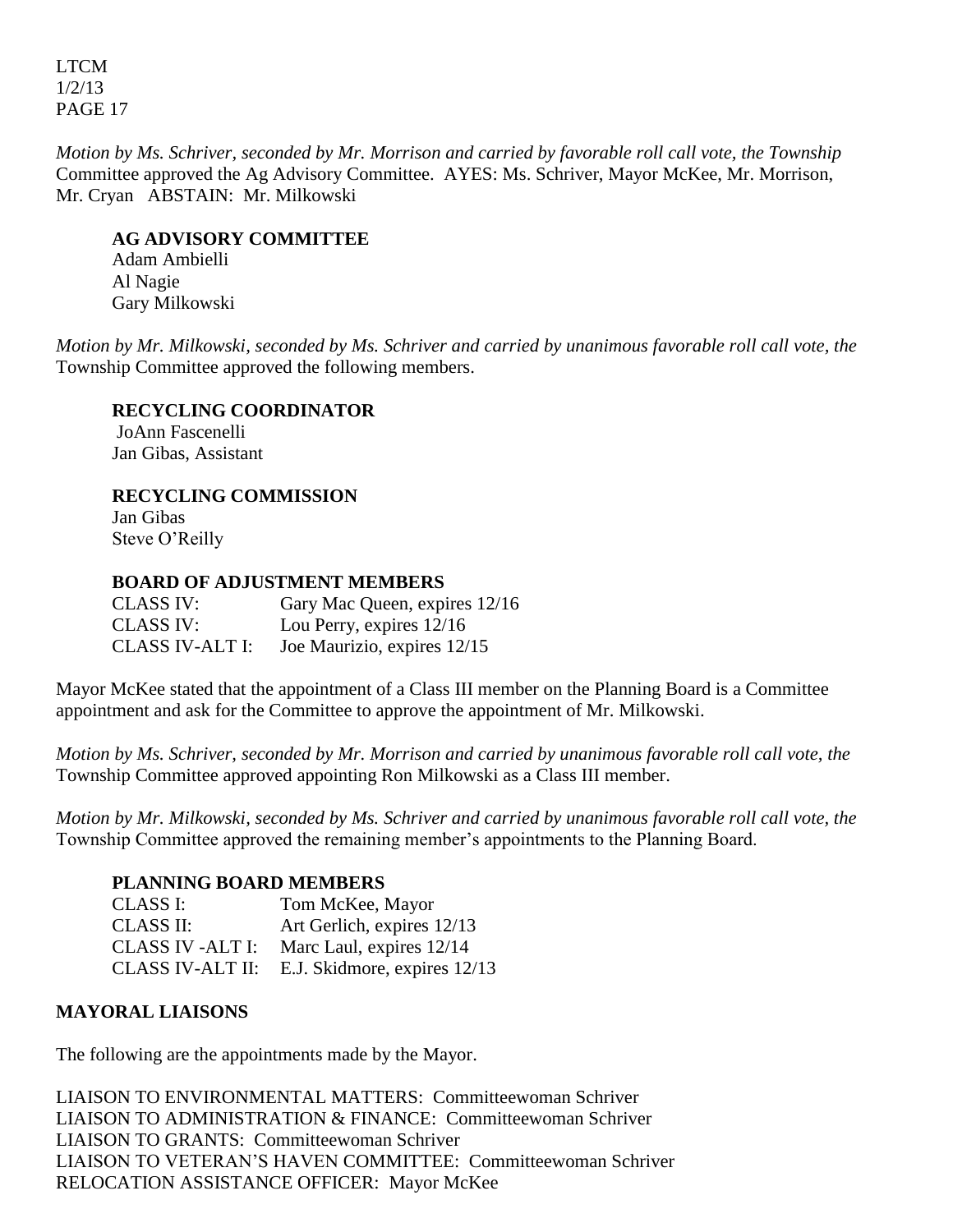LTCM 1/2/13 PAGE 18 LIAISON TO THE MUNICIPAL COURT OF NORTH HUNTERDON: Mayor McKee LIAISON FOR LEGAL MATTERS: Mayor McKee LIAISON TO THE LOCAL SCHOOL DISTRICT: Mayor McKee LIAISON FOR SHARED SERVICES: Mayor McKee LIAISON TO SHARED COURT OF TEWKSBURY and LEBANON TOWNSHIP: Mayor McKee LIAISON TO FEMA: Committeeman Milkowski LIAISON TO THE HIGHLANDS: Committeeman Milkowski LIAISON TO COAH & OPEN SPACE COORDINATOR: Committeeman Milkowski LIAISON TO CONSTRUCTION OF THE DPW FACILITY: Committeeman Milkowski LIAISON TO POLICE, FIRE & RESCUE: Committeeman Morrison LIAISON TO FOOD PANTRY: Committeeman Morrison LIAISON TO PUBLIC WORKS: Committeeman Cryan LIAISON TO STANDING COMMITTEES: Committeeman Cryan

# **TOWNSHIP CONTRACTS – AGREEMENTS**

*Motion by Ms. Schriver, seconded by Mr. Milkowski and carried by unanimous favorable roll call vote, the* Township Committee approved entering into contracts with the following:

> Zoning Officer – John Flemming Newsletter – Design and Maintenance – Karen Newman Website – Design and Maintenance – Karen Newman Hunterdon Humane

# **NEW BUSINESS**

There was no new business discussed.

# **PRESENTATION OF VOUCHERS**

Committeewoman Schriver provided a description of vouchers exceeding \$1000.00.

*Motion by Mr. Milkowski, seconded by Mr. Morrison and carried by unanimous favorable roll call vote, the* Township Committee approved the Bill List in the amount of \$2,551,912.59.

# **PUBLIC COMMENTS**

*Motion by Ms. Schriver, seconded by Mr. Milkowski and carried by unanimous favorable roll call vote, the* Township Committee opened the public comment portion of the meeting.

Nancy Darois, Butler Park Road, told the Committee that she wanted to thank them for doing their duty and wanted them to remember to keep doing their duty, as they know she is here almost every meeting and sometimes she will "let them have it". She told them to stay honest and remember that they are here to take care of Lebanon Township and are appreciated for being here, and hope they have a good year.